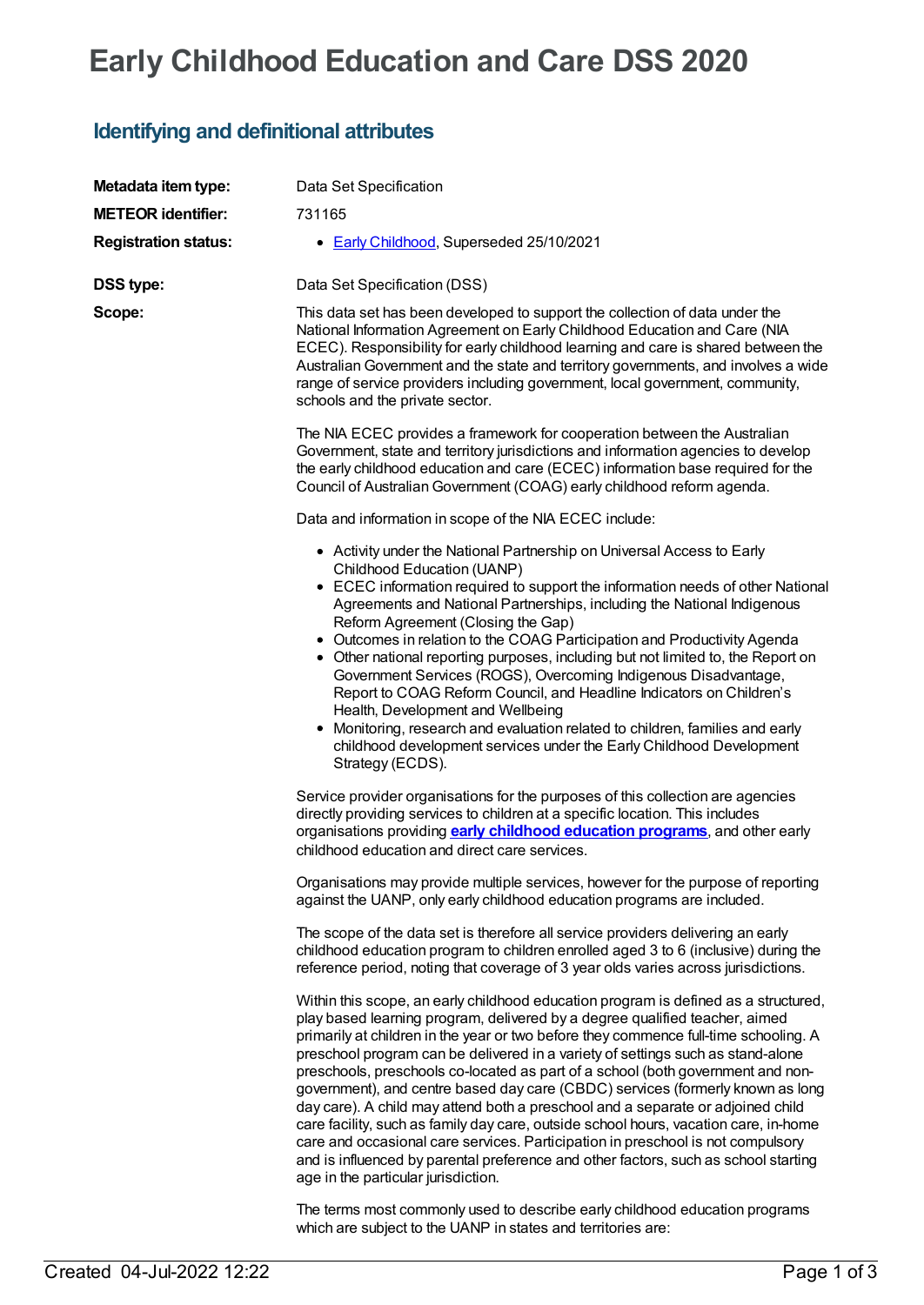- Kindergarten Queensland, Western Australia, Tasmania
- Kindergarten or Preschool Victoria, South Australia
- Preschool New South Wales, Northern Territory, Australian Capital Territory.

An early childhood education program may or may not be delivered in such a way that meets the Universal Access goal. The requirements for Universal Access are listed below.

The UANP is a commitment to joint Australian Government, State and Territory action to provide universal access to **quality early [childhood](https://meteor.aihw.gov.au/content/606533) education programs**.

Universal access means that every child, in the year before they commence fulltime schooling, has access to, and participates in:

- quality early childhood education program(s)
- delivered for at least 600 hours per year
- in a form that meets the needs of children, parents and community, and
- at a cost that does not present a barrier to participation.

To apply the requirements of the UANP to the data set, a 'quality' early childhood education program is a program which is delivered in the year before full-time schooling by a qualified early childhood teacher, in accordance with the Early Years Learning Framework and the National Quality Framework (NQF).

Monitoring information is to be maintained for the previous UANP where possible. However, specific data elements, data definitions and terminologies in the data set conform to those used in the UANP.

#### **Collection and usage attributes**

| <b>Statistical unit:</b>   | Child                                                                                                                                                                                                                                                                                                                                                                                                                                                                                                              |
|----------------------------|--------------------------------------------------------------------------------------------------------------------------------------------------------------------------------------------------------------------------------------------------------------------------------------------------------------------------------------------------------------------------------------------------------------------------------------------------------------------------------------------------------------------|
|                            | Service provider organisation                                                                                                                                                                                                                                                                                                                                                                                                                                                                                      |
|                            | Person (employed)                                                                                                                                                                                                                                                                                                                                                                                                                                                                                                  |
| <b>Collection methods:</b> | The collection date for the National Early Childhood Education and Care Collection<br>(NECECC) is the first Friday in August of each year, with a reference period of one<br>week in the same week as the collection date. Some jurisdictions prefer to<br>incorporate a reference period of two weeks that includes the collection date, to<br>better reflect their preschool program delivery model. A summary of jurisdictional<br>collection reference periods can be found within the ABS' explanatory notes. |
|                            | Covid-19                                                                                                                                                                                                                                                                                                                                                                                                                                                                                                           |
|                            | The impacts to the ECEC sector from Covid-19, in particular to the services<br>delivering a 'quality' education program have not changed the underlying concepts<br>of the data collected in the NECECC for 2020. Jurisdictions were provided with<br>clarifying statements to ensure that enrolment and attendance data in an early<br>childhood education program included online or remote learning, in addition to the<br>usual face-to-face delivery.                                                         |
| Implementation start date: | 03/08/2020                                                                                                                                                                                                                                                                                                                                                                                                                                                                                                         |
| Comments:                  | The glossary items supporting this data set specification include:                                                                                                                                                                                                                                                                                                                                                                                                                                                 |
|                            | • Early childhood education and care contact worker<br>• Qualified early childhood teacher<br><b>Early childhood education program</b><br><b>Quality early childhood education program</b>                                                                                                                                                                                                                                                                                                                         |

#### **Source and reference attributes**

**Submitting organisation:** Australian Department of Education, Skills and Employment